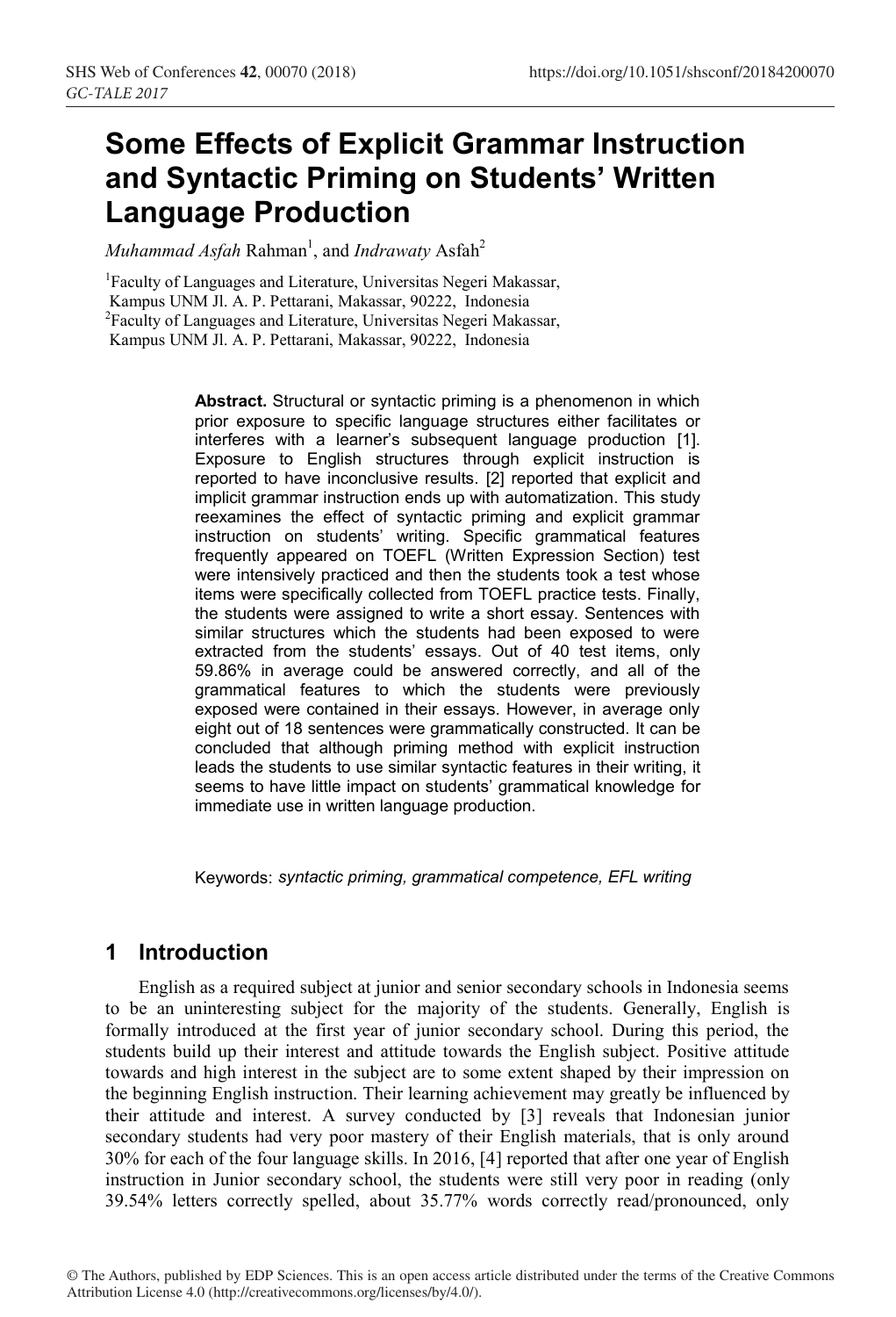about 4.29% correct answers of reading comprehension questions, and only about 46.56% of dictated words correctly written). The English mastery that the students achieve at junior secondary becomes the basis for their further study at senior secondary schools and colleges.

The poor skills as foundation carried over from junior to senior secondary school level to a large extent influence the achievement of the students. [5] reported that senior secondary students had great problems when assigned to produce even simple sentences. They were unable to select appropriate words and put them into grammatical sentences. Most of the time, their sentences did not have any predicates, contained incorrect word order and subject-verb agreement.

The poor mastery of English of the secondary school graduates might be attributable to such factors as limited time of exposure to the language and lack of explicit instruction of particular language items, especially vocabulary and grammar. English is heard, spoken, or used only in the classroom. In six years, the students have four classroom hours every week or about 138 hours for one school year. Meanwhile, during the English lessons the teachers and the students do not use English all the time—they use both English and Indonesian. The limited time for English as dictated by the curriculum does not allow the teachers to practice explicitly such language items as forms and vocabulary which are the basis for developing the students receptive and productive language skills. It is realized that the adoption of communicative-based approaches emphasizes attention to communication with little or no attention to grammatical form.

Senior secondary school graduates who are admitted to university might have poor level of English skills. To determine the English language proficiency of the senior and vocational high school graduates who entered colleges, especially those who enrolled at English Department at the State University of Makassar, an assessment of the newly admitted students' English entry level behavior was carried out. The test was developed based on 1994 English curriculum for senior high school [6]. The study revealed that (1) the English mastery level of the freshman majoring in English (which once regarded as the entry level knowledge) only 45.31 per cent; (2) generally, the basic elements of grammar were not yet mastered by the students; the most problematic grammar items were, in the order of difficulty: gerund, verb followed by causative (e.g. "have"), passive sentence construction, use of tenses, sentence modality (conditional sentences), construction of compound sentences with conjunctions and sub-ordinator, and the relative and noun clauses; (3) the level of language skills of new students majoring in English in general was still weak. The mastery level of the material for each of the language skills was respectively speaking, listening, writing, and reading, while their level of vocabulary mastery was relatively the same, i.e. only 40.15 percent. Referring to [7], this mastery level belongs to frustrating level.

At the university, especially at the English Education Department the students are exposed to the language more intensively. They have particular courses on English structure and basic writing. Explicit instruction of English structure and writing is offered during their first four semester course of study. Therefore, they are expected to have sufficient grammatical knowledge and skills when they already complete the four semester courses. However, a recent study [8] reported that the students majoring in English did not apply correctly the grammatical items that they had learned in four consecutive courses when they were assigned to write. Among the most frequently grammatical errors commited by the students in their writing are verb tenses, sentences structure, subject-verb agreement, word order, pepositions, and determiners.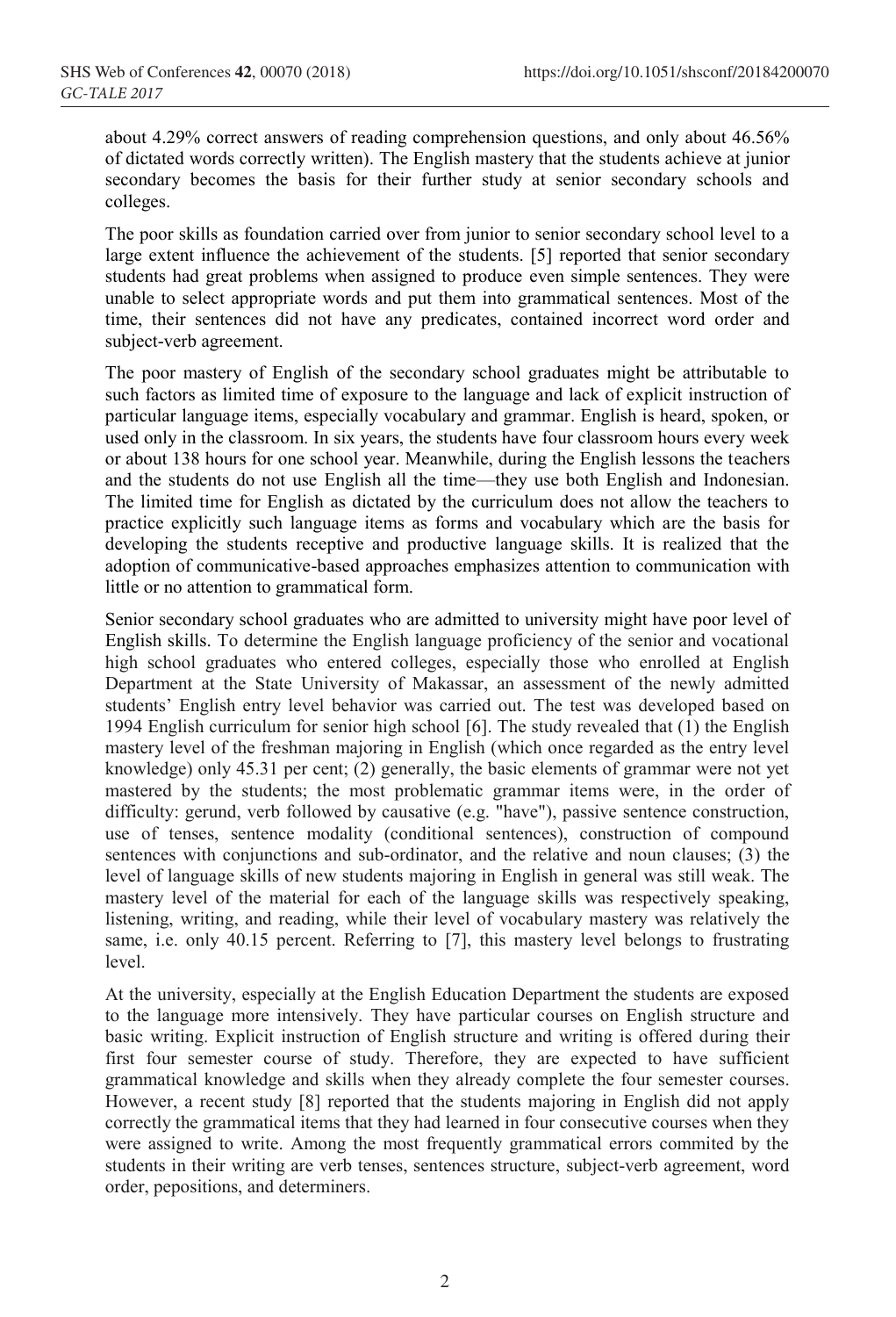Similar studies of linguistic errors are also widely practiced in other countries where English is taught as a foreign language. For example, [9] indicated that the first year students of English at Udon Thani Rajabhat University committed errors especially in the use of verb, noun, article, adjective, adverb, and sentence structure. Similar studies about students with different native language background documented relatively similar types of errors; for example, students of Saudi Arabia [10], students of of Iraq [11], students of Turkey [12], and students of Malaysia [13].

Investigation of the effects explicit grammar instruction on oral or written language production has revealed that there is no high quality evidence that teaching of traditional grammar or syntax (or the direct teaching of formal or generative/transformational grammars) is effective with regard to writing development [14]. This review article deals with students of ages 5 to 16 where English is their first language. Some recent studies investigating the role and impacts of grammar instruction in the context of English as a foreign language report some positive impacts of grammar teaching on writing. [15] reported that explicit teaching of collocation outperfomed implicit grammar teaching in paragraph writing of Iranian students. Another study by [16] and [17] found that explicit grammar instruction and grammar consciousness-raising tasks significantly improved students' grammatical knowledge, accuracy and fluency of writing. In Korean context, [18] reported that there was a positive impact of explicit grammar instruction on students' perception of their writing and editing abilities.

The discussion above may question the effects of explicit grammar instruction and the concept of priming method which suggests that language users' prior experience with language shapes their subsequent language use [19]. Despite long exposure to the language structure through explicit teaching and syntactic priming, the undergraduate students are still unable to produce the previously practiced syntactic structure in their written language production. The present study aimed to investigate the effect of explicit instruction and syntactic priming on graduate students' writing. The graduate students were required to have a minimum score of 500 on TOEFL test as a prerequisite for taking graduate courses. Therefore, they took TOEFL preparation course for three months. While attending the preparation, the researcher classified the syntactic structures most frequently appeared in the practice tests. For the purpose of this study, ten structural items were selected. They were (1) active-passive construction, (2) relative clauses, (3) suber-verb agreement, (4) tenses, (5) gerund and infinitive, (6) prepositions, and (7) word order, (8) conjunction, (9) verb form, and (10) word forms.

# 2 Method

Eighteen graduate students participated in the study. For three months, they were exposed to the ten selected syntactic structures through a variety of activities such as doing exercises from the TOEFL practice books, identifying the items from the reading passages provided by the researcher, intentionally learned and practiced the specified structural items from the assigned book (*Structure and Meaning in English: A Guide for Teachers by Graeme Kennedy*). At the end of the course, a structure test was administered to the group. (The test was a collection of 40 test items related to the ten selected syntactic/structural features the students had been exposed to from various TOEFL practice tests). This test was intended to assess whether the structural items were correctly identified as an indication that they already had knowledge and skills about the items. The following week, the students were assigned to write a short narrative essay of about 250 words about one of the most memorable experiences or events in their lives. The essays were examined whether they contained the ten tested syntactic structures that the students had been exposed to.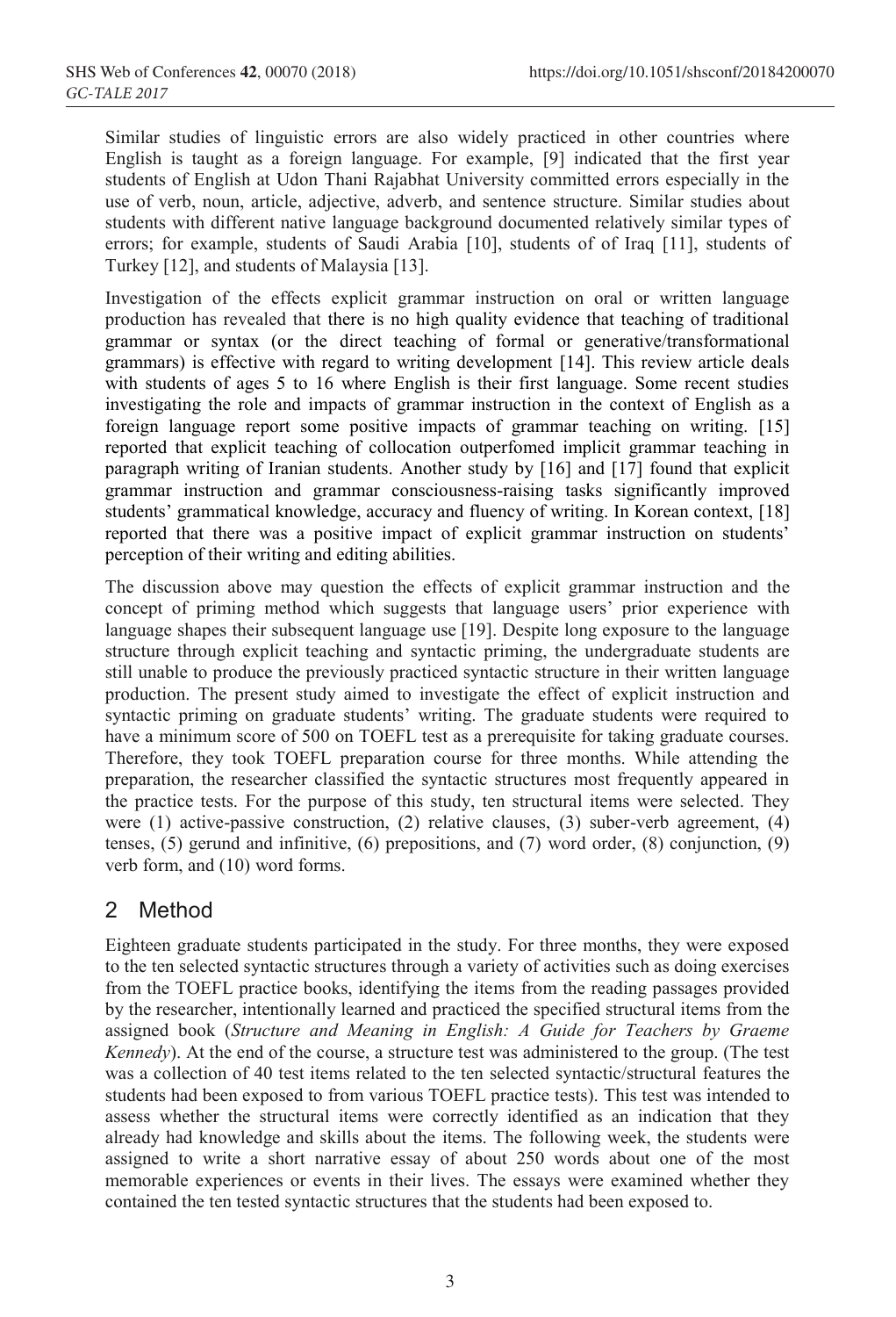# **3 Results and Discussion**

This section consists of two parts. First, description of the result of the structure test. The second segment focuses on the narrative essays written by the participants.

#### **3.1 Structure test**

The result of the structure test is quite disappointing. None of the students answered all the test items correctly. The highest percentage of correct answers was 72.5% and the lowest was 45% items were correctly answered. The average correct answers was about 59.86%. Fig. 1 shows the percentage of correct answers for each participants. The figure indicates that the students' performance on the test is far from satisfactory.



Fig. 1 Percentage of Correct Answers by Participants

| <b>Structural Items</b> | Q1 | Q <sub>2</sub> | Q3 | Q4 | Q5 | Q6 |
|-------------------------|----|----------------|----|----|----|----|
| Active-passive          | 14 | 18             | 15 | 8  |    |    |
| Conjunction             | 7  | 13             | 9  | 8  |    |    |
| Gerund/Infinitive       | 14 | 13             | 8  | 8  | 15 |    |
| Relative clause         | 8  | 10             | 9  | 14 | 13 |    |
| S-V Agreement           | 10 | 6              | 11 |    |    |    |
| <b>Tenses</b>           | 11 | 8              | 16 | 6  | 10 |    |
| Word forms              | 16 | 15             | 4  |    |    |    |
| Verb forms              | 10 | 13             | 7  | 15 | 15 |    |
| Preposition             | 3  | 11             | 15 |    |    |    |
| Pronoun                 | 16 | 6              |    |    |    |    |

|  | Table 1. Number of Students' Correct Answers by Structural Features |  |  |  |
|--|---------------------------------------------------------------------|--|--|--|
|  |                                                                     |  |  |  |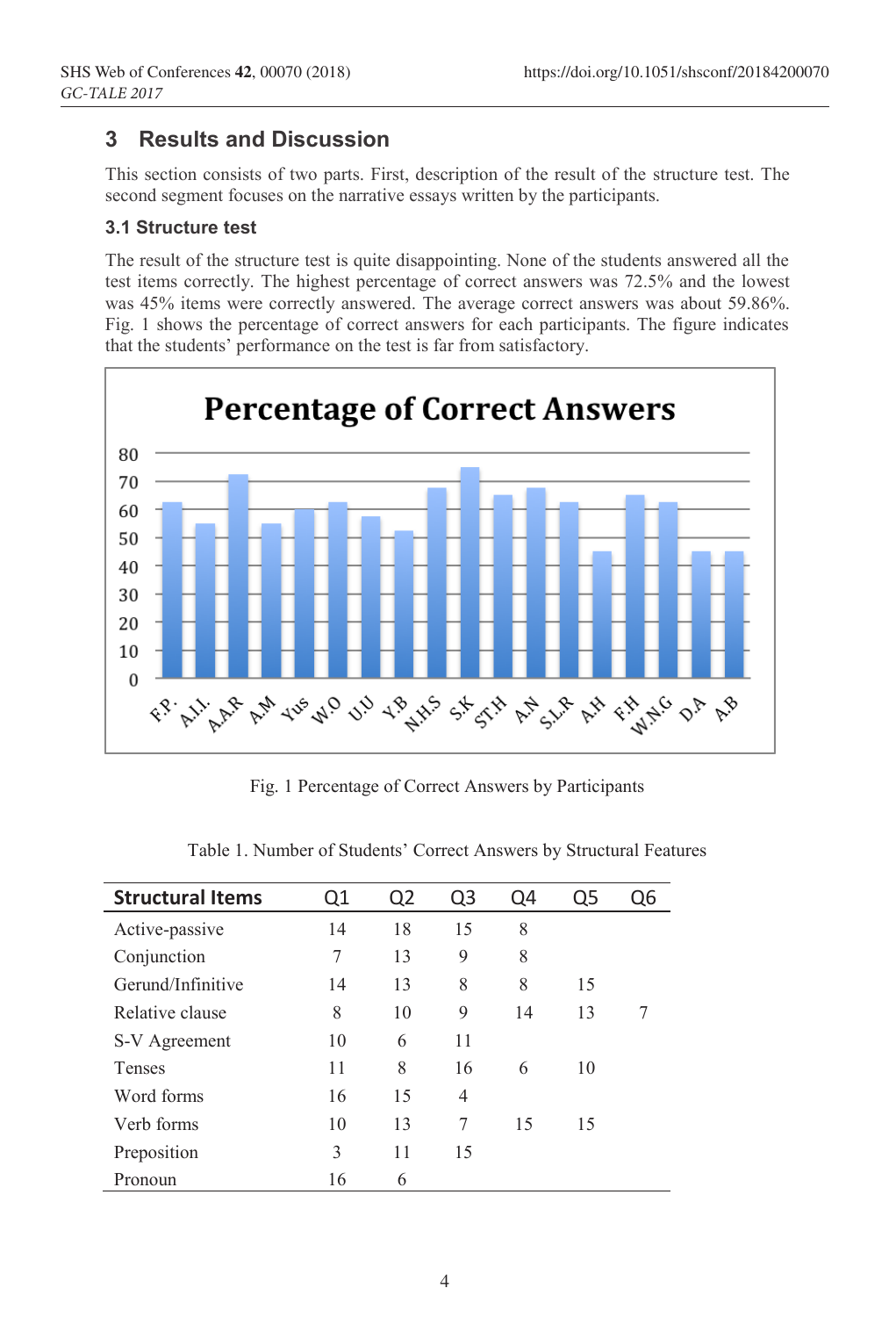Table 1 shows the number of students that answered correctly the test items on each structural features. The table indicates that the students' performance is not consistent yet. For example, all students answered correctly question 2 (Q2) but some of them answered incorrectly the other three questions for the same active-passive construction. The figure also indicates that there might only be eight out of 18 students who consistently answer correctly the active-passive items. Similar phenomenon can be observed in all types of structural items.

#### **3.2 Short Narrative Essay**

The students' narrative essays contain all the structural aspects to which they have been exposed. The number of sentences and the number of correct sentences that each participant produced can be seen in Fig. 2.



Fig 2. Number of Sentences and Correct Sentences by Participants

Fig. 2 shows that in average number of sentences that the students produced is about17.89, of which only 8 (44.72%) sentences in average are grammatically constructed. As expected the students used almost all of the syntactic features that they had been exposed to through various ways. The students tend to produce the recently practiced syntactic structures in their subsequent written expressions as found in their essays. However, many of their sentences are not well-formed—do not fully attend to the rules of the intended syntactic structure.

Following are some sample sentences extracted from the students' essays.

A student participant who correctly identified the answer of a passive form on the structure test (Question: *Aspirin used to lower fever, relieve pain, reduce inflammation, and thin the blood;* Answer : *Aspirin is used to lower fever, relieve pain, reduce inflammation, and thin the blood.*) writes the following sentence in his essay :

\**This program called "BRIDGE" Building Relationship Intercultural Development and Growing Engagement.*

It should be : *This program is called "BRIDGE" Building Relationship Intercultural*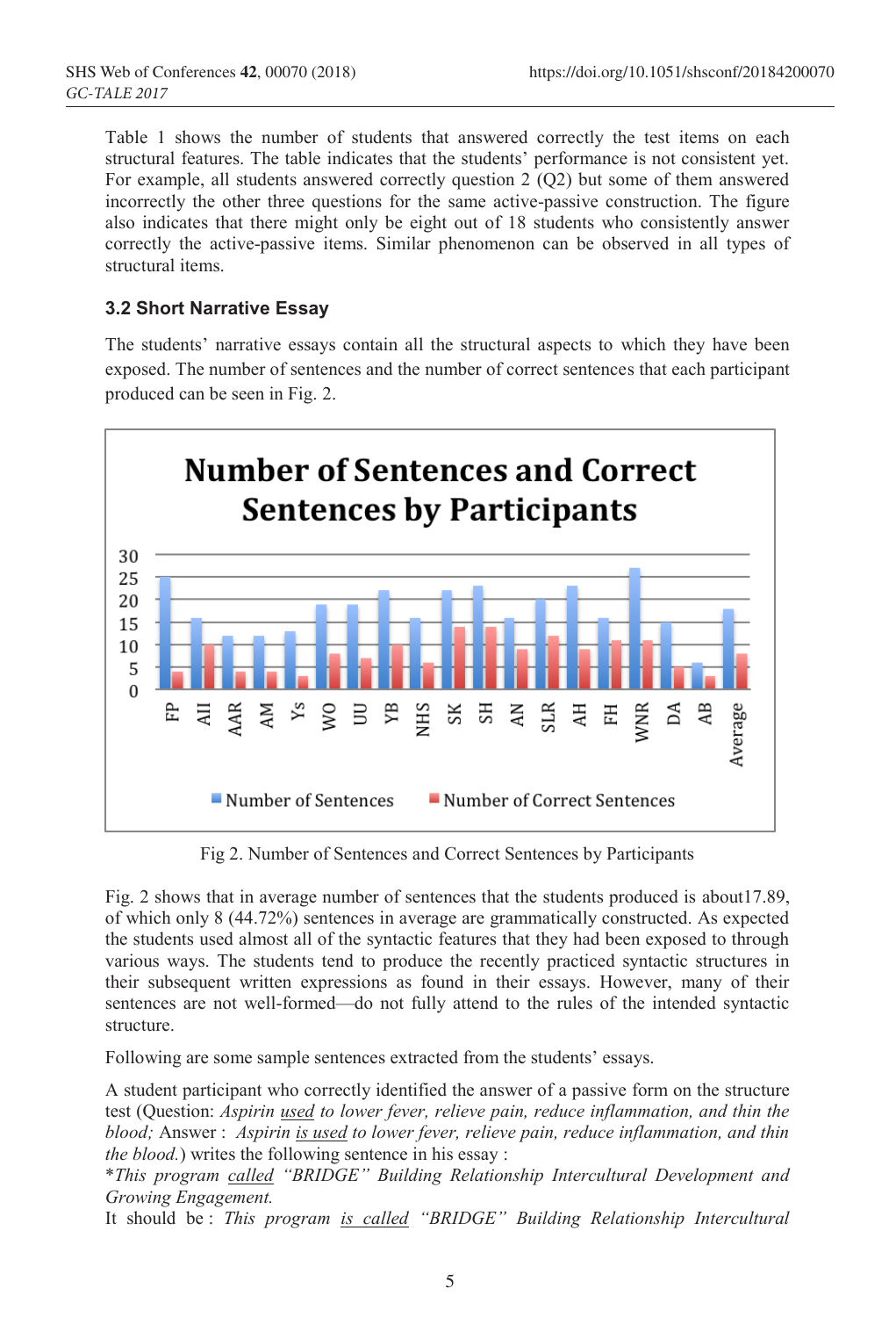#### *Development and Growing Engagement.*

\*My school SMPN 7 Pattallassang in Gowa region was choose as one of the school in Indonesia to have a sister school in Australia. (*was chosen*)

Examples of other syntactic structure are shown below.

Subject-verb agreement:

\*Development of any nations is determined by leader who are in charge of managing the economic, political and social aspect of the country. *(leaders who are) or (a leader who is)* \*An education equips a person with the necessary attributes with enables them to be compatible with the society. (*… the necessary attributes which enable …)*

\* Education gives people skill and knowledge that helps them in solving the problems which affect them. (*skill and knowledge* that *help*)

Word form : \*It was an embarrased moment. (*embarrassing*) \*I felt very pain on my leg. (*painful*)

Relative clause:

- \*A country will choose its leader whom has good understanding about government and the regulation. (*who*)
- \*It was an international school where was located on Jl. Botolempangan No. 45 Makassar. (*that* or *which*)

Conjunction (complex sentences)

\* It was very pleasure, because I enjoyed learning and practicing. (*It was so pleasing that I enjoyed learning and practicing.*) or (*Since it was very pleasing, I enjoyed learning and practicing.)*

\* I have no worry about the finance, Australian government funding this program fully.

 (*I have no worry about the finance because (or since) Australian government funds this program fully.)*

This study reveals that explicit grammar instruction together with syntactic priminng encourages the students to produce sentences which contain the syntactic structure they are exposed to. Consequently, their essays contain a variety of sentence types. Yet, the kinds of exposures including practices, identifying the structures out of the reading passages, and self-study on particular grammar books seem to have not created sufficient grammar knowledge for practical application on writing tasks. The use of a wide range of syntactic structures does not follow each structure item used in the essays. Thus explicit instruction and priming method in English as foreign language produce relatively the same results as those studies reviewed by [20]. Grammar teaching does not provide significant evidence that it improves quality and accuracy in students' writing in English as a first or a foreign language.

# **4 Conclusion and Implication**

The result of this study confirms that explicit grammar instruction plus syntactic priming encourages the students to use the structures that they are exposed to. All of the syntactic structure items to which the students are exposed to are found in their essyas. This indicates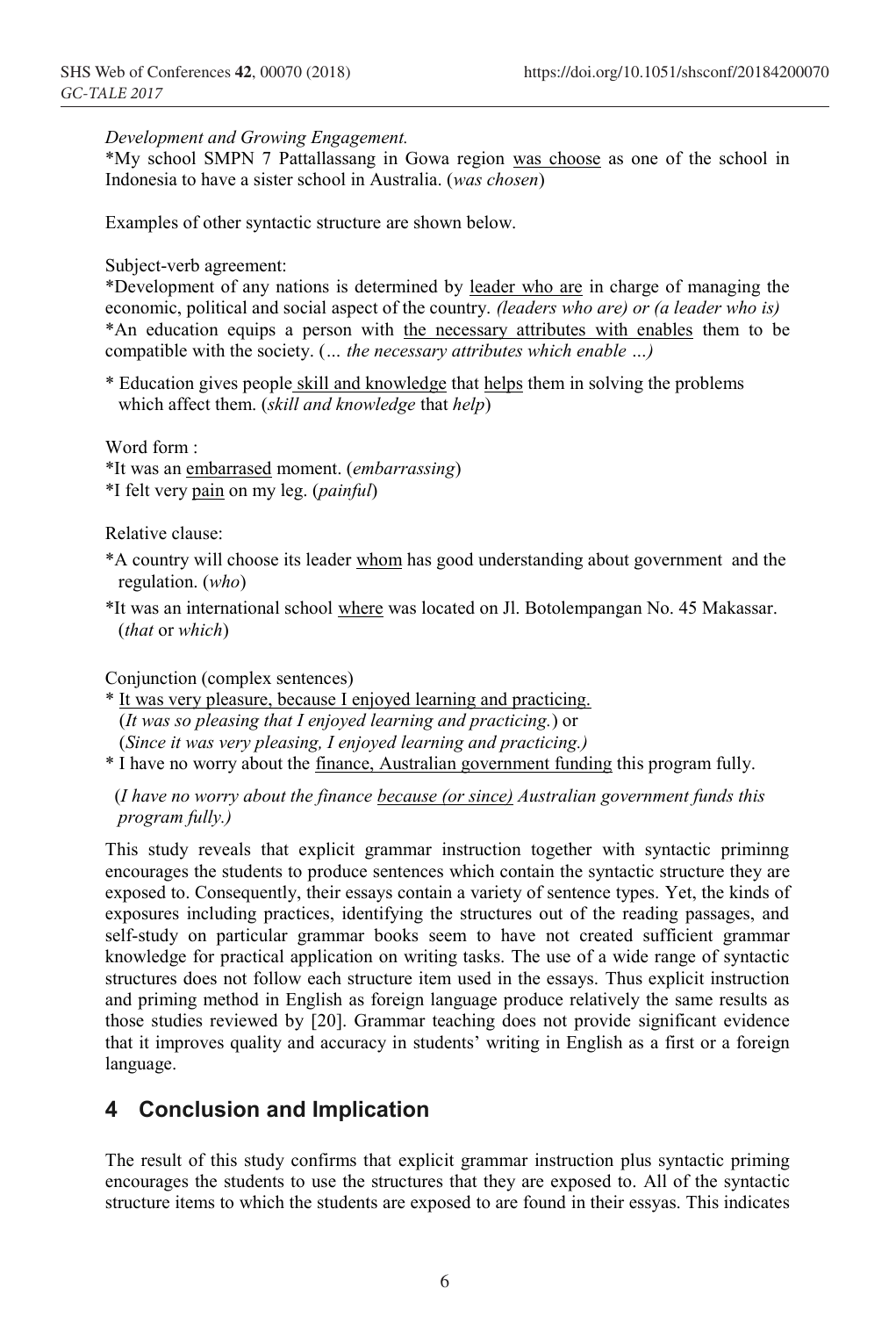that priming and explicit instruction have positive effect on students' writing in terms of language use or sentence varieties. However, the accuracy of expressions in the written forms is not yet guaranted. For accuracy, there should be other activities which emphasize the development of rule accuracy, especially for complex sentence construction. The activities should raise the students' awareness of the grammatical rules, their functions and meanings.

This study involves too many syntactic structure items in the priming and therefore it does not meet the principle of mastering one item before moving to another item. Immediate application of the syntactic structure in productive language tasks should always follow to ensure accurate use of the structure. Tasks should be designed which require the students to apply the newly primed syntactic structure which will in turn become part of the students' tacit knolwedge.

#### **REFERENCES**

- 1. P. Trofimovich, K. McDonough. Priming Research. In C.A. Chapelle (Ed.) *The Encyclopedia of Applied Linguistics.* Blackwell Publishing Ltd. (2013).
- 2. B. Tutun. Int. J. Hum. Sos.Sc. **2,** 5 (2012).
- 3. E. Sadtono, et al. *Survei Diagnostik Bahasa Inggris dan Rekomendasi untuk Program Pelatihan In-Service untuk Dosen/guru SLTP. Technical Report No. 8b.* Central Program Coordination Unit (CPCU), Junior Secondary Education Project, Ministry of Education and Culture, Indonesia (1997).
- 4. M. A. Rahman. Reading in English as a Foreign Language: A Case of First Year Students of Junior Secondary Schools in South Sulawesi, Indonesia. *Asia Pacific Journal of Contemporary Education and Communication Technology Year 2/Volume 2/Issue 03 (Special Issue),* pp. 15-21 (ISSN: 2205-6181. (2016).
- 5. M.A. Rahman & Mustamir. Word-Attacks in Action : Improving the Reading Comprehension Skills of the Students of SMU Negeri II Makassar. *Laporan Penelitian, Lembaga Penelitian UNM.* (2003).
- 6. M.A. Rahman, M.A. Rasyid. Bekal ajar awal mahasiswa angkatan 2001/2002 Jurusan Bahasa Inggris Fakultas Bahasa dan Seni Universitas Negeri Makassar. 2001. *Laporan Penelitian*: Lembaga Penelitian UNM (2001).
- 7. W.H. Miller *Reading Diagnosis Kit.* USA: The Center for Applied Linguistic in Education, Inc. (1978).
- 8. M.A. Rahman, M.N. Sainu, I. Asfah. Revisiting the Linguistic Errors in the Writing of the Students Majoring in English. *Paper presented at the 2nd ICEST*. (2016)
- 9. K. Nonkukhetkhong. Grammatical Error Analysis of the First Year English Major Students, Udon Thani Rajabhat University. *The Asian Conference on Language Learning 2013: Official Conference Proceeding*: pp. 117-126. (2013).
- 10. M. H.M. Sawalmeh. Error Analysis of Written English Essays: The case of Students of the Preparatory Year Program in Saudi Arabia. *English for Specific Purposes World, ISSN 1682-3257, http://www.esp-world.info, Issue 40, vol. 14* (2013).
- 11. M. Q. Mohammed. Error Analysis: A Study on Grammatical Errors in the Writings of Iraqi EFL Learners. *European Academic Research. Vo. III, Issue 11/February 2016*: 11648-11668. (2016)